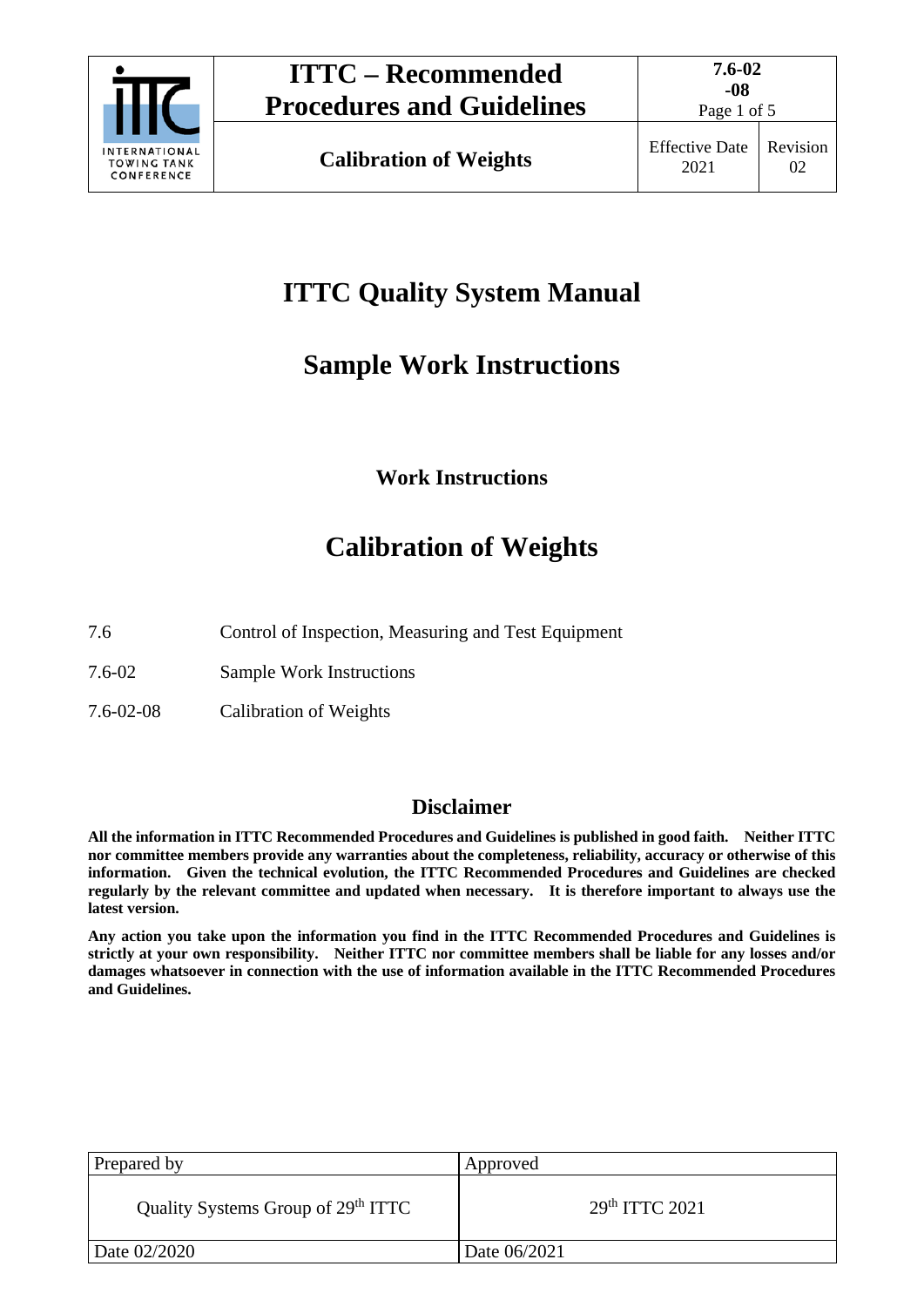

## **Table of Contents**

|    | 1. PURPOSE OF INSTRUCTION3        |  |
|----|-----------------------------------|--|
|    |                                   |  |
|    | 3. WORK INSTRUCTION3              |  |
|    | 3.1 Technical Requirements 3      |  |
|    | 3.1.1 Classification of Weights 3 |  |
|    |                                   |  |
|    |                                   |  |
|    |                                   |  |
|    |                                   |  |
| 5. |                                   |  |
|    |                                   |  |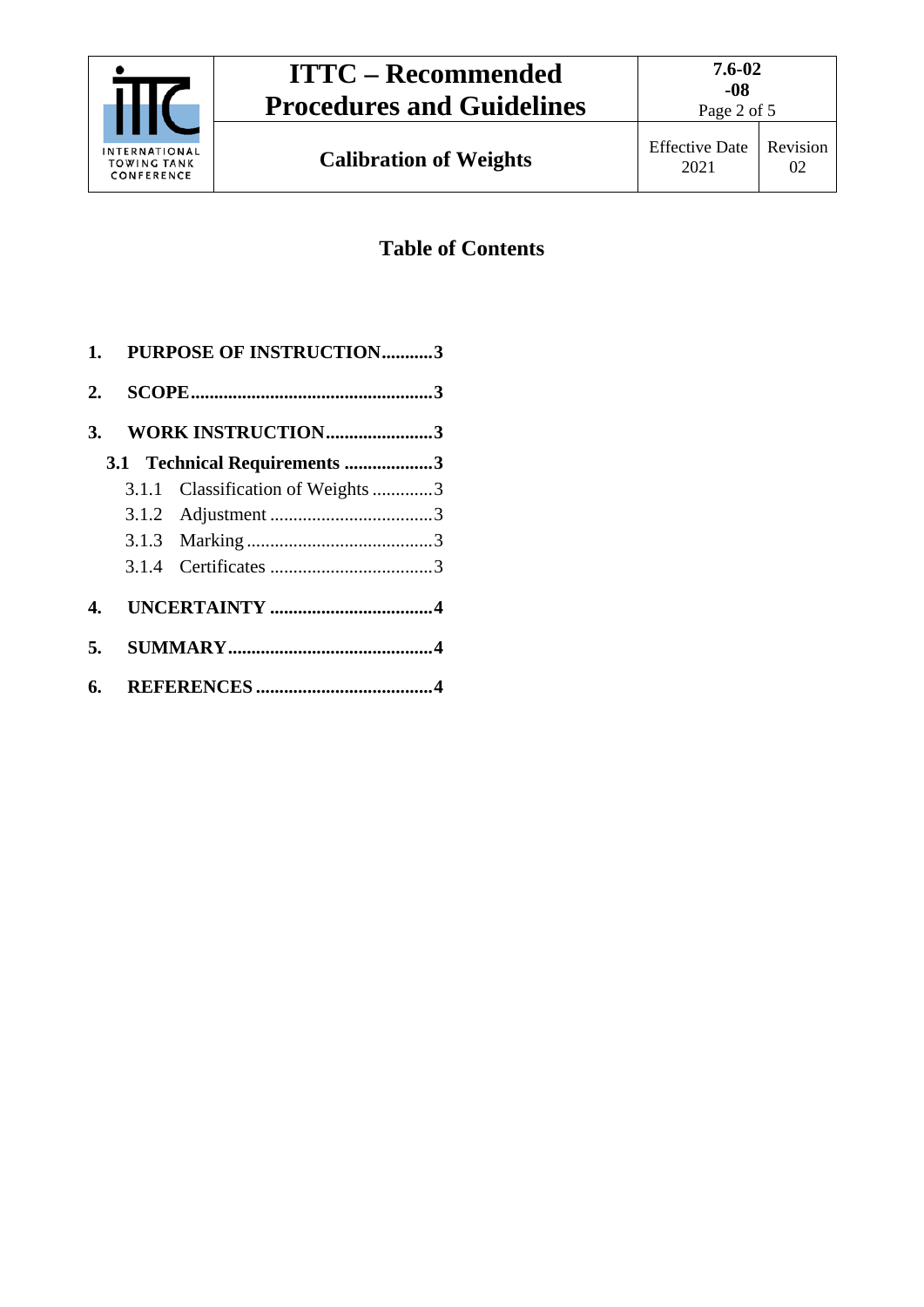

# **ITTC – Recommended Procedures and Guidelines**

**Calibration of Weights** Effective Date

## Revision 02

Page 3 of 5

## **Calibration of Weights**

### <span id="page-2-0"></span>**1. PURPOSE OF INSTRUCTION**

This work instruction shall be applied to new weights and calibration of weights in service and after repair. All weights shall be certified by a laboratory with traceability to the National Metrology Institute (NMI) within each country.

### <span id="page-2-1"></span>**2. SCOPE**

The instruction defines the weight calibration requirements in naval hydrodynamic testing for ITTC. Typically, weights are used in calibration stands for the calibration of force dynamometers in towing tank tests for resistance and calibration of torque transducers for propulsion tests. Additional information on calibration requirements for force and torque is located in ITTC procedure 7.5-01-03-01 (2017). Precision weights are also needed in surface ship model incline measurements in the determination metacentric height and centre of gravity. Weights also certify and check electronic scales.

### <span id="page-2-3"></span><span id="page-2-2"></span>**3. WORK INSTRUCTION**

### <span id="page-2-4"></span>**3.1 Technical Requirements**

#### 3.1.1 Classification of Weights

The international standard for the classification of weights is OIML R111-1 (2004). Per OIML (2004), the weight classes are  $E_1$ ,  $E_2$ ,  $F_1$ , F2, M1, M1-2, M2, M2-3, and M3. In the USA, the standards are ASTM E617-18 (2018) and NIST Handbook 105-1 (1990). The maximum recommended tolerance is ±0.016 %. The recommended classes for ITTC applications are OIML Class M<sub>2</sub> ( $\pm 0.016$  %), ASTM Class 6 ( $\pm 0.010$ )

%), and NIST Class F  $(\pm 0.010)$ %). The maximum tolerances δ*m* in mg are summarized in [Table 1.](#page-3-3)

#### <span id="page-2-5"></span>3.1.2 Adjustment

A weight of given nominal value shall be adjusted in such a way that the conventional mass of the result of weighing this weight in air is equal to the given nominal value, within the limits of the maximum permissible errors fixed for the accuracy class to which the weight belongs.

### <span id="page-2-6"></span>3.1.3 Marking

Weights shall be marked with the nominal value. Weights shall also be marked by the user so that the weight may be linked to its calibration certificate.

### <span id="page-2-7"></span>3.1.4 Certificates

Weights or weight sets shall be calibrated and verified per the requirements by the country of each laboratory per paragraph 15.2 of OIML (2004) with traceability to the country's NMI. The calibration certificate should be similar to the example in OIML (1991). The certificate shall contain the following minimum information:

- Nominal weight and units
- User identifier
- Conventional mass of the weight
- Indication of whether the weigh has been adjusted prior to calibration
- The expanded uncertainty, *U*
- Value of the coverage factor, *k*
- Reference standard for the calibration and its calibration date.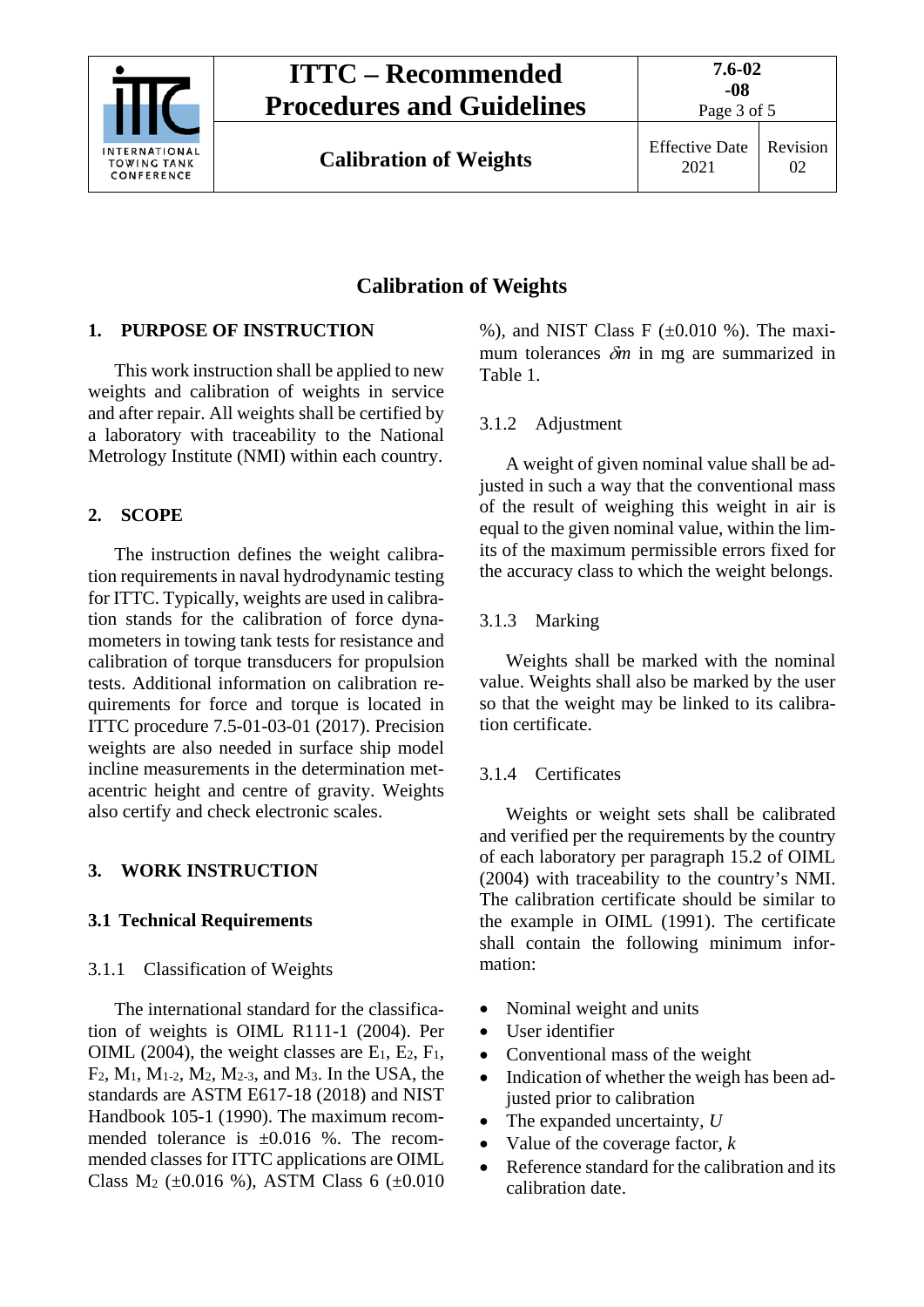

Page 4 of 5

#### <span id="page-3-0"></span>**4. UNCERTAINTY**

For each weight, the expanded uncertainty, *U*, for  $k = 2$ , of the conventional mass, shall be less than or equal to one-third of the maximum permissible error in [Table 1.](#page-3-3)

<span id="page-3-4"></span>
$$
U \le \delta m/3 \tag{1}
$$

Weights not within the uncertainty of Equation [\(1\)](#page-3-4) shall be adjusted.

In applications with certified weights, the tolerance δ*m* in [Table 1](#page-3-3) shall be applied as the estimated expanded uncertainty, *U*. Since the weight set is calibrated at a single calibration laboratory, the uncertainty in the weight calibration is assumed as correlated. Consequently, the combined and expanded uncertainty of the total load is

<span id="page-3-3"></span>
$$
U_{\rm c} = \sum_{i=1}^{n} U_i = \sum_{i=1}^{n} \delta m_i \tag{2}
$$

Table 1: Maximum tolerances of δ*m* in mg for various weight standards

| Nominal mass   | <b>OIML</b>             | <b>ASTM</b> | <b>NIST</b> |  |
|----------------|-------------------------|-------------|-------------|--|
| (kg)           | Class<br>M <sub>2</sub> | Class 6     | Class<br>F  |  |
| 5000           | 800000                  | 500000      |             |  |
| 2000           | 300000                  | 200000      |             |  |
| 1000           | 160000                  | 100000      |             |  |
| 500            | 80000                   | 50000       | 50000       |  |
| 200            | 30000                   | 20000       | 20000       |  |
| 100            | 5000                    | 10000       | 10000       |  |
| 50             | 2500                    | 5000        | 5000        |  |
| 20             | 1000                    | 2000        | 2000        |  |
| 10             | 1600                    | 1000        | 1000        |  |
| 5              | 800                     | 500         | 500         |  |
| $\overline{2}$ | 300                     | 200         | 200         |  |
| $\mathbf{1}$   | 160                     | 100         | 100         |  |
| 0.5            | 80                      | 50          | 50          |  |
| 0.2            | 30                      | 20          | 20          |  |
| 0.1            | 16                      | 10          | 10          |  |

#### <span id="page-3-1"></span>**5. SUMMARY**

This procedure outlines the requirements for calibration weights employed in the calibrations at naval hydrodynamics laboratories. These calibrations include force and torque transducers and incline tests. In general, ITTC laboratories do not have traceability for the calibration of weights, and the weights need to be calibrated by a laboratory with NMI traceability. The detailed requirements for the certification of weights are described in OIML R111-1 (2004).

This document is a major revision of the original version. The original version contained information similar to that of OIML R111-1 (2004). The information is only necessary for laboratories that calibrate weights with NMI traceability. This procedure outlines weight calibration information necessary for naval hydrodynamics testing relevant to ITTC. This version changes the acceptable maximum tolerance from 0.010 % to 0.016 %. The OIML (2004) class  $M_1$  has been changed to  $M_2$  in [Table 1.](#page-3-3)

#### <span id="page-3-2"></span>**6. REFERENCES**

- ITTC, 2017, "Uncertainty Analysis: Instrument Calibration," ITTC Procedure 7.5-01-03-01, Revision 02, 28<sup>th</sup> International Towing Tank Conference.
- ASTM E617-18, 2018, "Standard Specification for Laboratory Weights and Precision Mass Standards," American Society for Testing and Materials, West Conshohocken, Pennsylvania, USA.
- NIST Handbook 105-1, 1990, "Specifications and Tolerances for Reference Standards and Field Standards and Measures, 1. Specifications and Tolerances for Field Standard Weights (Class F)," National Institute of Standards and Technology, Gaithersburg, Maryland, USA.